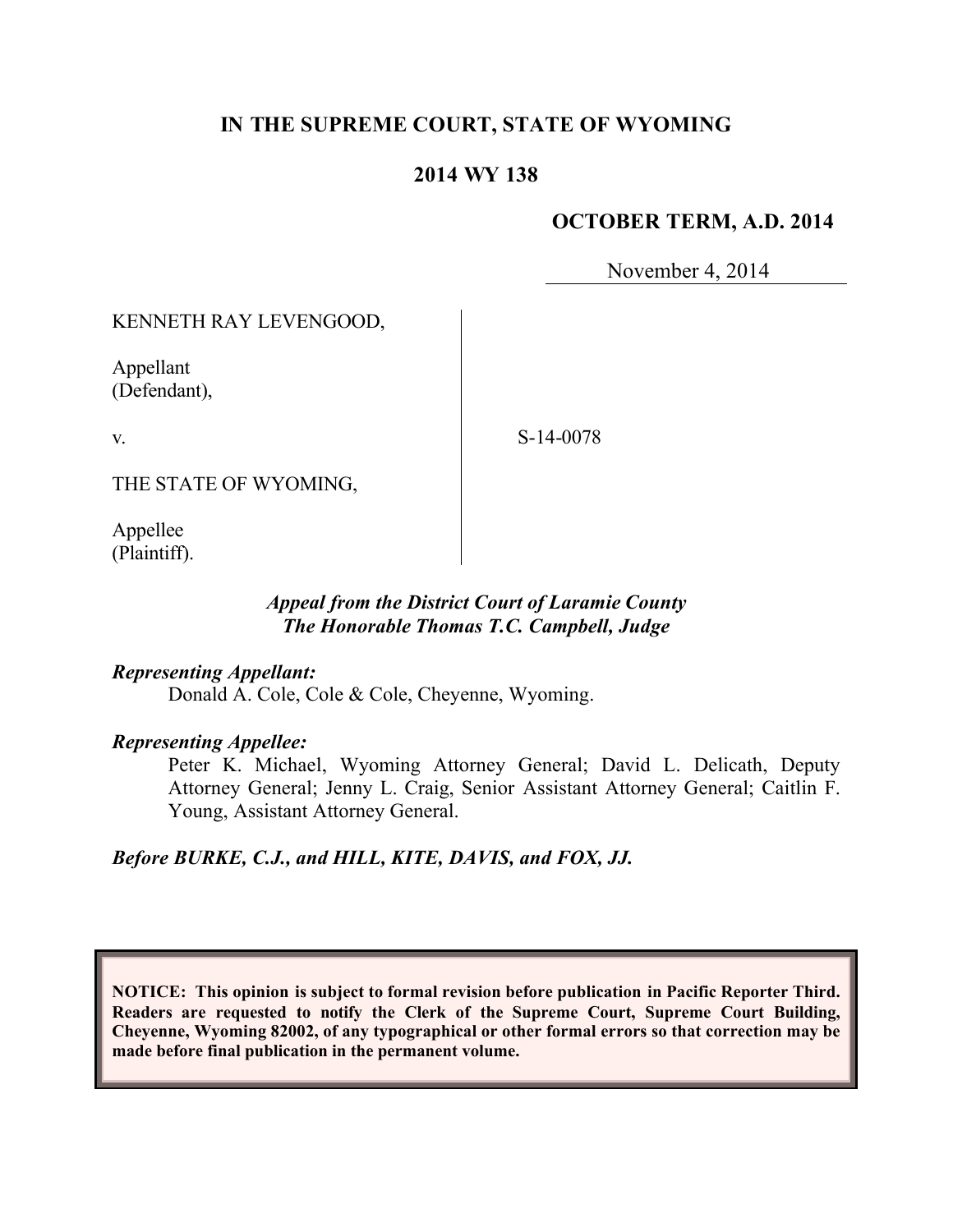# **FOX, Justice.**

[¶1] Kenneth Levengood was convicted of aggravated assault and battery under Wyo. Stat. Ann.  $\S 6$ -2-502(a)(iii) for threatening to use a drawn deadly weapon on his exgirlfriend. On appeal, Mr. Levengood contends there was insufficient evidence that he threatened to use the weapon. We affirm.

#### *ISSUE*

[¶2] Was the evidence presented at trial sufficient to prove Mr. Levengood threatened to use the knife he was carrying?

# *FACTS*

[¶3] On the morning of January 9, 2013, as twelve-year-old A.L. got ready for school, her father, Mr. Levengood, opened her bedroom door with an eighteen-inch kitchen knife in his hand and told her to go back to sleep. Realizing he was drunk and "acting strange," A.L. followed her father into the hallway and told him to go to the kitchen and stay there. Mr. Levengood did not respond, but clenched his jaw, and with knife still in hand walked to the kitchen.

[¶4] A.L. "had never seen him act like that before," and, scared that he would hurt her, his ex-girlfriend, or himself, she entered the bedroom Mr. Levengood shared with his exgirlfriend, Aundrea Thompson, $<sup>1</sup>$  to tell her what was going on. Ms. Thompson told A.L.</sup> to lock the bedroom door and then she tried calling two members of Mr. Levengood's family. Mr. Levengood rattled the doorknob while asking to be let in, to which Ms. Thompson responded, "No." Mr. Levengood forced the bedroom door open and entered, holding the knife down at his side. Ms. Thompson told him to leave, and he complied. A.L. locked the bedroom door once again.

[¶5] Unable to reach Mr. Levengood's relatives, Ms. Thompson called 911. A.L. testified that while Ms. Thompson was talking to the 911 dispatcher, "[D]ad came again to the door, and it sounded like he was kind of like knocking, kind of like pounding on it."

[¶6] Officer Michael Sutton, a crime scene technician with the Cheyenne Police Department who arrived shortly thereafter, estimated the bedroom door contained eight to eleven independent marks "consistent with knife marks that I've seen on other cases." Towards the top of the door, and down to the center, "was a very long and sort of

 <sup>1</sup> Testimony at trial indicated that Ms. Thompson and Mr. Levengood had recently ended their relationship. Ms. Thompson would remain in the house until the end of the month, at which time she was going to move to Laramie, Wyoming, to begin school.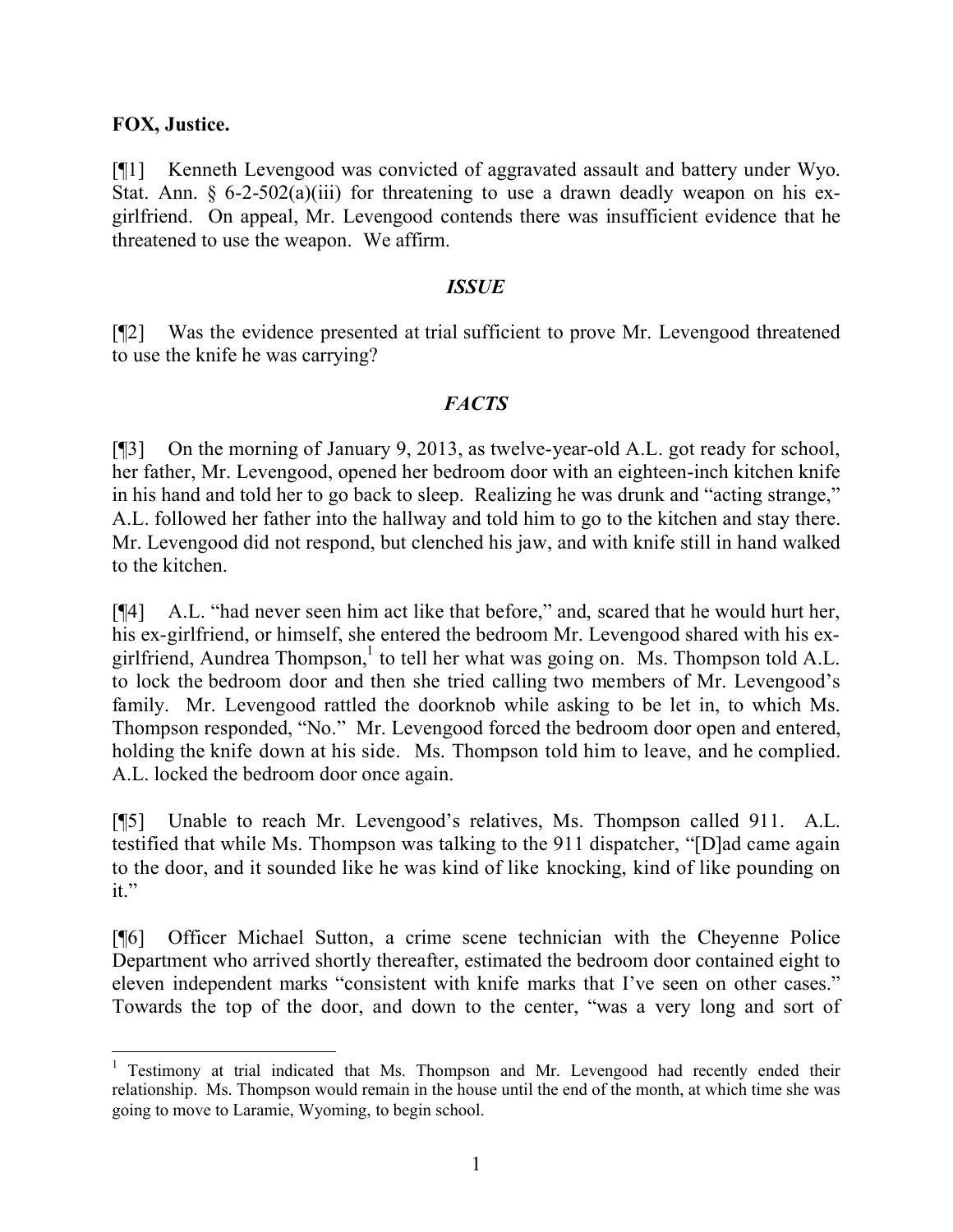pyramid-shaped . . . or triangular-shaped slash mark which appeared to be done with some sharp object." At several other locations, Officer Sutton reported "smaller holes that looked like something was poked into the door, very skinny, which I would attribute to what I've seen with knife wounds[.]" In one location there was an entry hole followed by a four-to-five inch slash that appeared to have been created by a knife pushed into the door and then forced down through the door using "significant force." Officer Sutton also observed an "unusual" large dent and pry marks on the top of the doorknob, as well as "jab" marks in the door jamb, appearing as though "something had been stuck into the door, and then it appeared as someone pried down on the doorknob, like someone was trying to damage the doorknob." At trial, commenting on the marks, Officer Sutton testified:

> You know, typically when I see marks like this in a door, this is from a very violent situation. It's not the first time I've seen marks like this. I've seen marks like this in walls. I've seen marks like this in doors. I've seen marks like this in people. And every time I've seen marks like this it was a very violent situation.

[¶7] A.L. further testified:

And then he was able to get the door open again. And I think he could tell that Andrea [sic] was on the phone with the police, and so he put the knife -- he walked over into the room and he put the knife on the stand, on the TV stand, and he walked out.

[¶8] The police arrived soon after, and as Ms. Thompson and A.L. left the bedroom, A.L. noticed marks on the bedroom door and walls of the hallway outside the bedroom.

[¶9] When Officer Sutton went down the hallway leading to the bedroom, he observed fresh slash marks on the hallway walls. Regarding these marks, Officer Sutton testified, "You know, in my training and experience, when you see slash marks like this . . . these are typically of a violent situation. It indicates to me that someone's very upset, and has made these marks in anger."

[¶10] Mr. Levengood was arrested and charged with one count of aggravated assault and battery for threatening to use a drawn deadly weapon against Ms. Thompson. Wyo. Stat. Ann. § 6-2-502(a)(iii) (LexisNexis 2013). Following a bench trial, the district court found Mr. Levengood guilty. He was sentenced to serve four to five years in prison, suspended in favor of three years supervised probation. Mr. Levengood timely filed this appeal.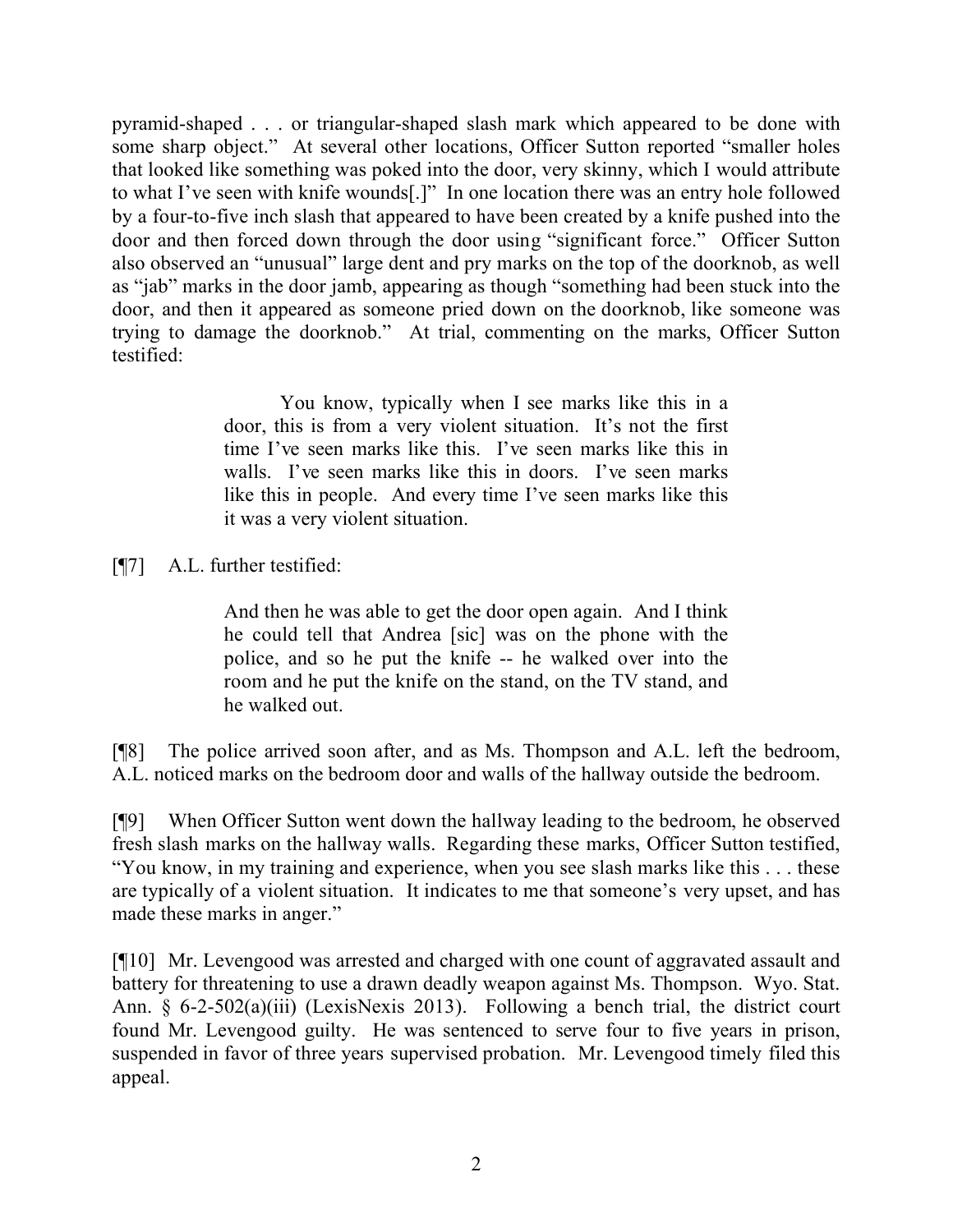#### *STANDARD OF REVIEW*

[¶11] Mr. Levengood contends the State presented insufficient evidence to establish beyond a reasonable doubt that he threatened to use a drawn deadly weapon. Our standard for reviewing the sufficiency of evidence is well established.

> [W]e review that evidence with the assumption that the evidence of the prevailing party is true, disregard the evidence favoring the unsuccessful party, and give the prevailing party the benefit of every favorable inference that we may reasonably draw from the evidence. We will not reweigh the evidence nor will we re-examine the credibility of the witnesses.

*Brown v. State*, 2014 WY 104, ¶ 8, 332 P.3d 1168, 1171-72 (Wyo. 2014) (quoting *Perritt v. State*, 2005 WY 121, ¶ 9, 120 P.3d 181, 186 (Wyo. 2005)).

[¶12] "[W]e must determine whether a rational trier of fact could find the essential elements of the crime were proven beyond a reasonable doubt." *Hart v. State*, 2003 WY 12, ¶ 8, 62 P.3d 566, 569 (Wyo. 2003) (quoting *Williams v. State*, 986 P.2d 855, 857 (Wyo. 1999)). In other words, we do not consider "whether or not the evidence was sufficient to establish guilt beyond a reasonable doubt, but [instead] whether or not the evidence could reasonably support such a finding by the factfinder." *Broom v. State*, 695 P.2d 640, 642 (Wyo. 1985). We review the decision from a criminal bench trial the same as we would that of a jury trial. *Romero v. State*, 2010 WY 84, ¶ 6, 233 P.3d 951, 953 (Wyo. 2010) (citing *Fitzgerald v. State*, 599 P.2d 572, 574 (Wyo. 1979) ("The function of the finder of fact in [criminal] cases tried to a court is identical to that in cases tried to juries, and the same rules are applicable with respect to the standards and principles applied in appellate review.")).

## *DISCUSSION*

[¶13] Mr. Levengood was convicted of aggravated assault and battery under Wyo. Stat. Ann.  $\S 6-2-502(a)(iii)$ , which reads,

> (a) A person is guilty of aggravated assault and battery if he:

. . . .

(iii) Threatens to use a drawn deadly weapon on another unless reasonably necessary in defense of his person, property or abode or to prevent serious bodily injury to another[.]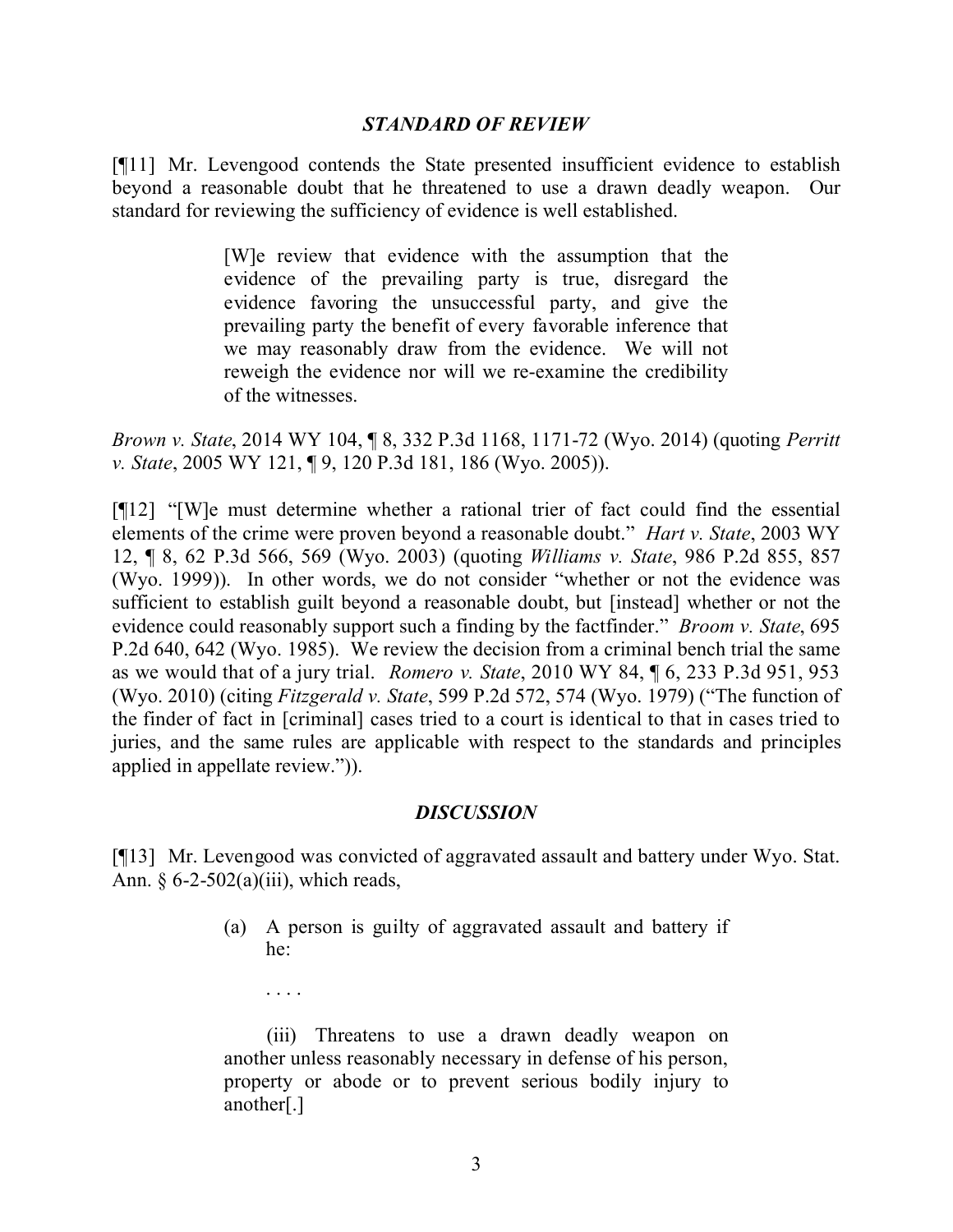[¶14] Section 6-2-502(a)(iii) is a general rather than a specific intent crime. *Cox v. State*, 829 P.2d 1183, 1185 (Wyo. 1992); *Simmons v. State*, 674 P.2d 1294, 1297 (Wyo. 1984); *Carfield v. State*, 649 P.2d 865, 869 (Wyo. 1982). In *Dean v. State*, 668 P.2d 639 (Wyo. 1983), we explained the difference.

> When the definition of a crime consists of only the description of a particular act, without reference to intent to do a further act or achieve a future consequence the fact that the defendant intended to do the proscribed act makes that crime a general criminal intent offense. When the definition refers to defendant's intent to do some further act or achieve some additional consequence, the crime is deemed to be one of specific intent.

*Id*. at 642 (citations, quotation marks, and emphasis omitted).

[¶15] As a general intent crime, the language, "[t]hreatens to use," describes what a defendant must do with a drawn deadly weapon to be guilty of aggravated assault under § 6-2-502(a)(iii). *Dean*, 668 P.2d at 642. We have held that "'threatens to use' requires proof of an actual threat of physical injury during the act of employing a deadly weapon." *Johnston v. State*, 747 P.2d 1132, 1134 (Wyo. 1987) (internal citation omitted). In *Johnston*, we approved the trial court's definition of "threat:"

> A threat is an expression of an intention to inflict pain, injury, or punishment. It may be expressed by words or acts, or a combination of words or acts. Considering all the circumstances of the case, you must decide whether the defendant's words and acts amounted to an express or implied statement of his intention to use a drawn deadly weapon to inflict pain, injury, or punishment.

*Id*. at 1135.

[¶16] In *Johnston*, appellant Johnston, observed an altercation between two relatives. *Id.* at 1133. Johnston retrieved a knife that was dislodged during the altercation and approached one of the two relatives, brandishing the knife in the area of the person's face and neck. *Id*. The victim testified that Johnston nicked him with the knife. *Id*. Johnston claimed that the only threat he made towards the victim was possessing the knife while questioning: "You like to play with knives?" *Id*. He was convicted of aggravated assault under § 6-2-502(a)(iii). *Id*.

[¶17] In Johnston's appeal, we looked to the circumstances of the altercation in order to determine whether the jury could properly infer a threatening employment of the knife as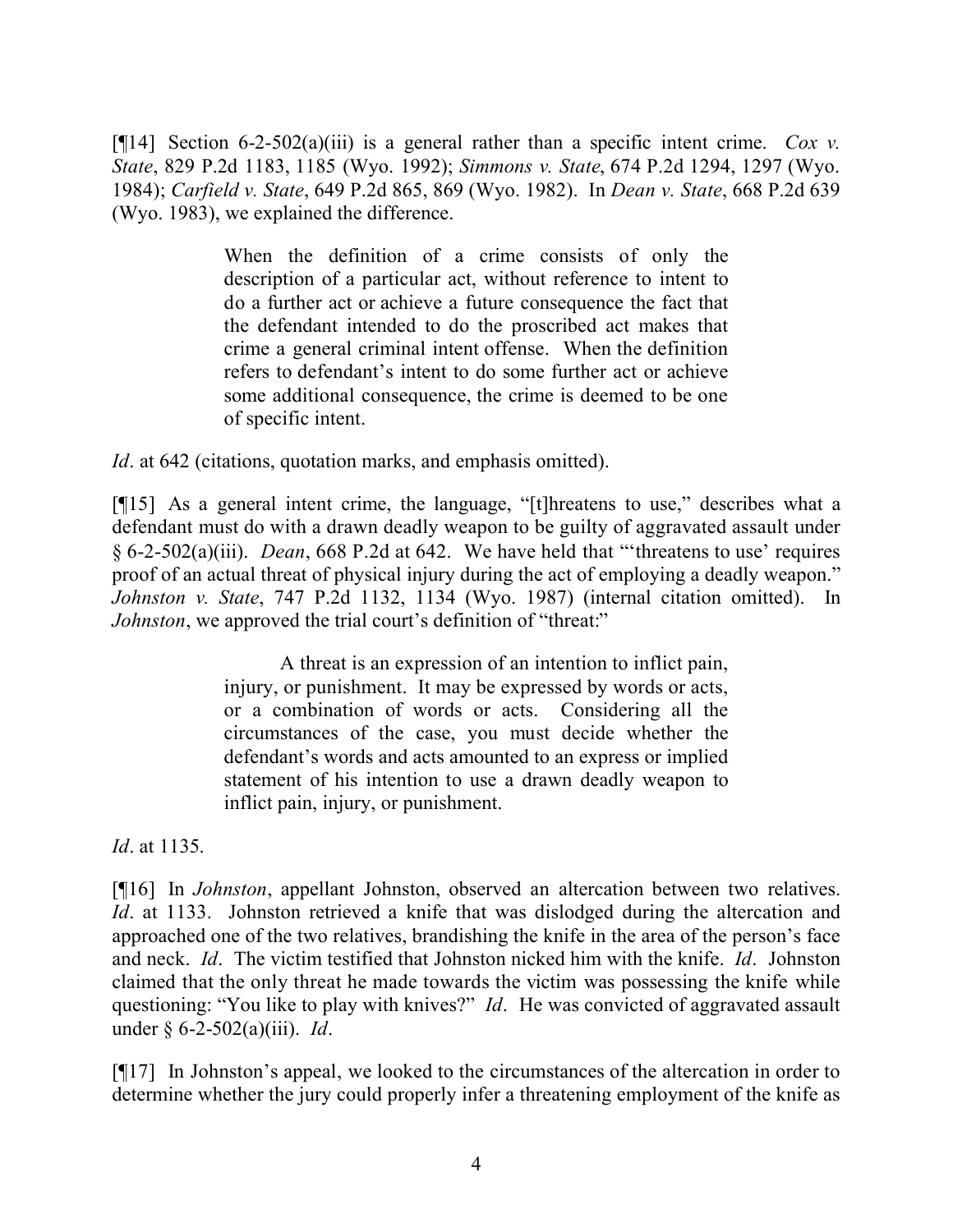an expression of intention to inflict pain or injury. *Id*. at 1135. Giving every favorable inference to the State's evidence, we concluded:

> Appellant was a forty-three-year old, 6' 3" man, weighing 245 pounds, towering over McDaneld, a nineteen-year-old, 5' 11" boy, weighing 155 pounds; "working," i.e., opening and closing, the butterfly knife as he approached within inches of the boy's throat; nicking the boy; only to be interrupted in the further employment of the knife by the advent of McDaneld's mother onto the scene.

> Under these circumstances, not only could the jury properly have inferred a threatening employment of the drawn knife as an expression of an intention to inflict pain and injury, but also as an accomplishment of that expression as manifested by the nicked and bloodied throat. These were reasonable inferences that the jury was entitled to draw from the evidence before it.

*Id*. at 1137.

[¶18] In *Cox v. State*, 829 P.2d 1183, 1186 (Wyo. 1992), the highly-intoxicated defendant approached a police officer while slashing back and forth with a hunting knife. We explained that "actual threat," requires that the alleged threat be measured by the "defendant's conduct and not by the victim's reaction." We also stated that "[a]s a general intent crime, aggravated assault requires only that intent which may be inferred from doing the act which constitutes the offense charged; i.e., slashing back and forth with the hunting knife." *Id*. (citing *Carfield*, 649 P.2d at 869; *Sanchez v. State*, 567 P.2d 270, 279 (Wyo. 1977)).

[¶19] We are not concerned with the subjective reaction of the victim. Instead, we must objectively consider the actions of the defendant, and decide whether a rational trier of fact could infer from Mr. Levengood's words and acts an intention to use a drawn deadly weapon to inflict pain, injury, or punishment. Here, there is undisputed evidence from Mr. Levengood's daughter that he was drunk and "acting strange." She also reported that a 240-pound Mr. Levengood twice violently forced his way through a locked door with a knife. The evidence includes a number of photographic exhibits detailing the significant damage Mr. Levengood inflicted upon the hallway and bedroom door while trying to gain entry to the bedroom. Finally, we have the testimony of Officer Sutton who concluded, "every time I've seen marks like this it was a very violent situation." Construing this undisputed evidence and the reasonable inferences drawn therefrom in the light most favorable to the State, we conclude that a rational trier of fact could find that, under the circumstances, Mr. Levengood's conduct constituted a threat to Ms. Thompson under  $§ 6 - 2 - 502(a)(iii).$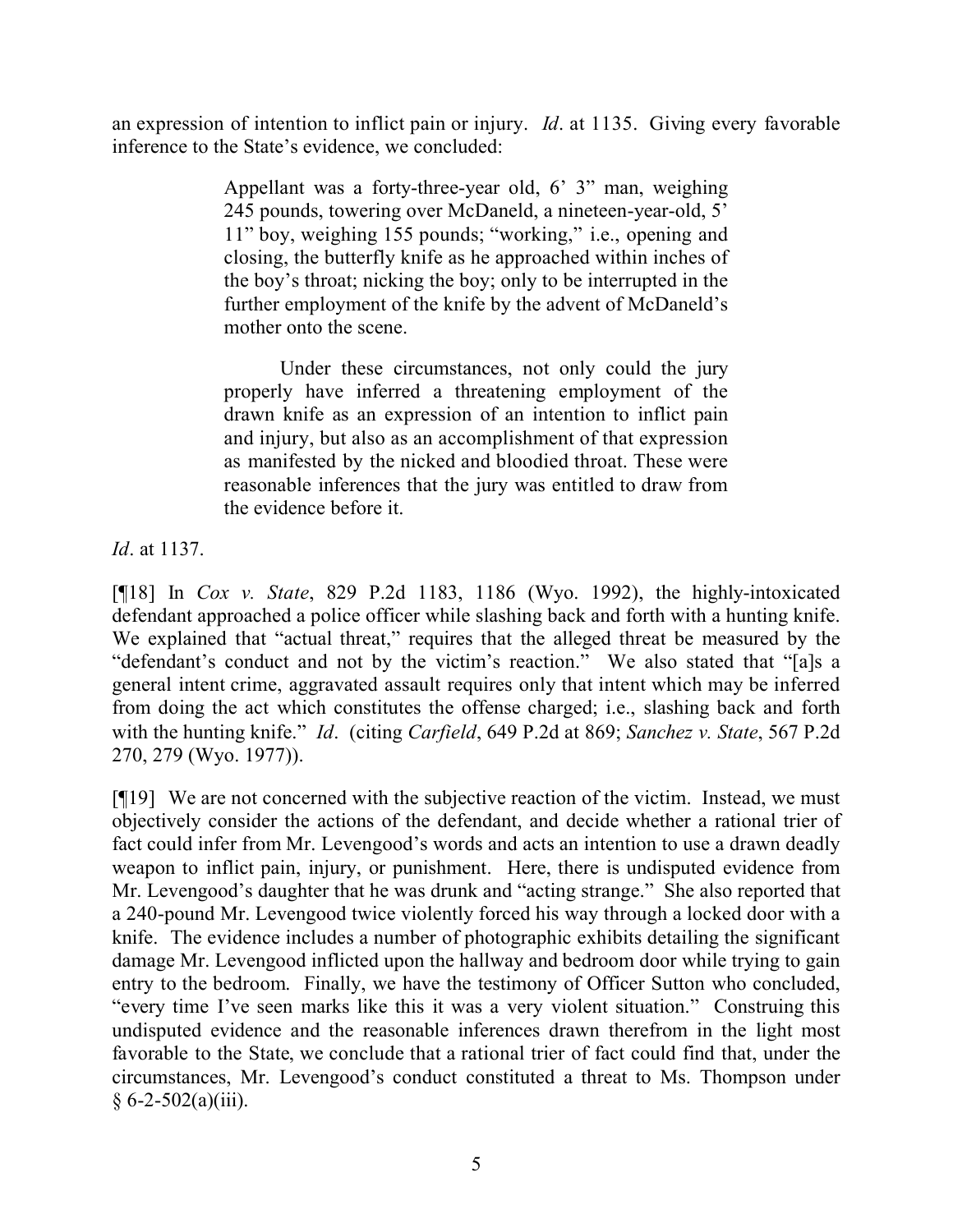[¶20] Mr. Levengood argues that "it was not illegal for the Appellant to remain in his home, enter the bedroom or to have a knife in his possession." We agree that the mere possession of a deadly weapon does not constitute a threat under § 6-2-502(a)(iii). *See Hart*, 2003 WY 12, ¶ 8, 62 P.3d at 569; *Johnston*, 747 P.3d at 1134. However, this harmless picture ignores the totality of the circumstances, which included a highlyintoxicated 240-pound ex-boyfriend; in possession of an 18-inch knife; violently seeking entry to a locked bedroom where A.L. and Ms. Thompson sought refuge; and slashing, puncturing, and prying with the knife to gain entry.

[¶21] Mr. Levengood insists that because he never used the knife directly on Ms. Thompson, instead attacking the door, he never "threatened to use" the knife. He argues "[t]here is no evidence that the Appellant ever raised the knife in a threatening manner. There are no motions involving slashing, waving, pointing, stabbing, jabbing or throwing." In fact, the evidence shows that Mr. Levengood did use the knife in a threatening manner; the only question is whether he can be insulated by the presence of a locked door between him and his victim, a door which he twice broke open.

[¶22] In *Hart v. State*, 62 P.3d 566 (Wyo. 2003), Hart attempted to gain entry to his exwife's parent's residence. As Hart walked toward the home, Ms. Moline's father went to the front door to lock and secure it. *Id*. at 569. Hart opened the outer screen door and demanded, "you better let me in." *Id*. Mr. Moline responded by telling Hart to go home and cool off or settle down. *Id*. Hart then pulled the gun out of his back waistband, and showed it to Mr. Moline by holding it straight up in the air, pointed towards the sky. *Id*. Hart then started to beat on the door. *Id*. When it was apparent that he would not gain entry, Hart left, pausing in front of Ms. Moline's car and discharging four rounds into her vehicle. *Id*. Hart was charged and convicted under § 6-2-502(a)(iii).

[¶23] On Hart's appeal for sufficiency of the evidence we affirmed, stating:

Viewed in a light most favorable to the State, the facts show that Hart went to the front door of the Molines' home and told Mr. Moline, "you better let me in." To reinforce this demand, Hart held up his handgun for Mr. Moline to see. Clearly, this is more than mere presence of a weapon in Hart's hand. Instead, given Hart's demands, and his display of a deadly weapon to the man resisting the demands, we are satisfied that a jury could rationally conclude that Hart made an actual threat to use a drawn deadly weapon on Mr. Moline. We thus conclude there was sufficient evidence to support the conviction.

*Id*. at 569-570.